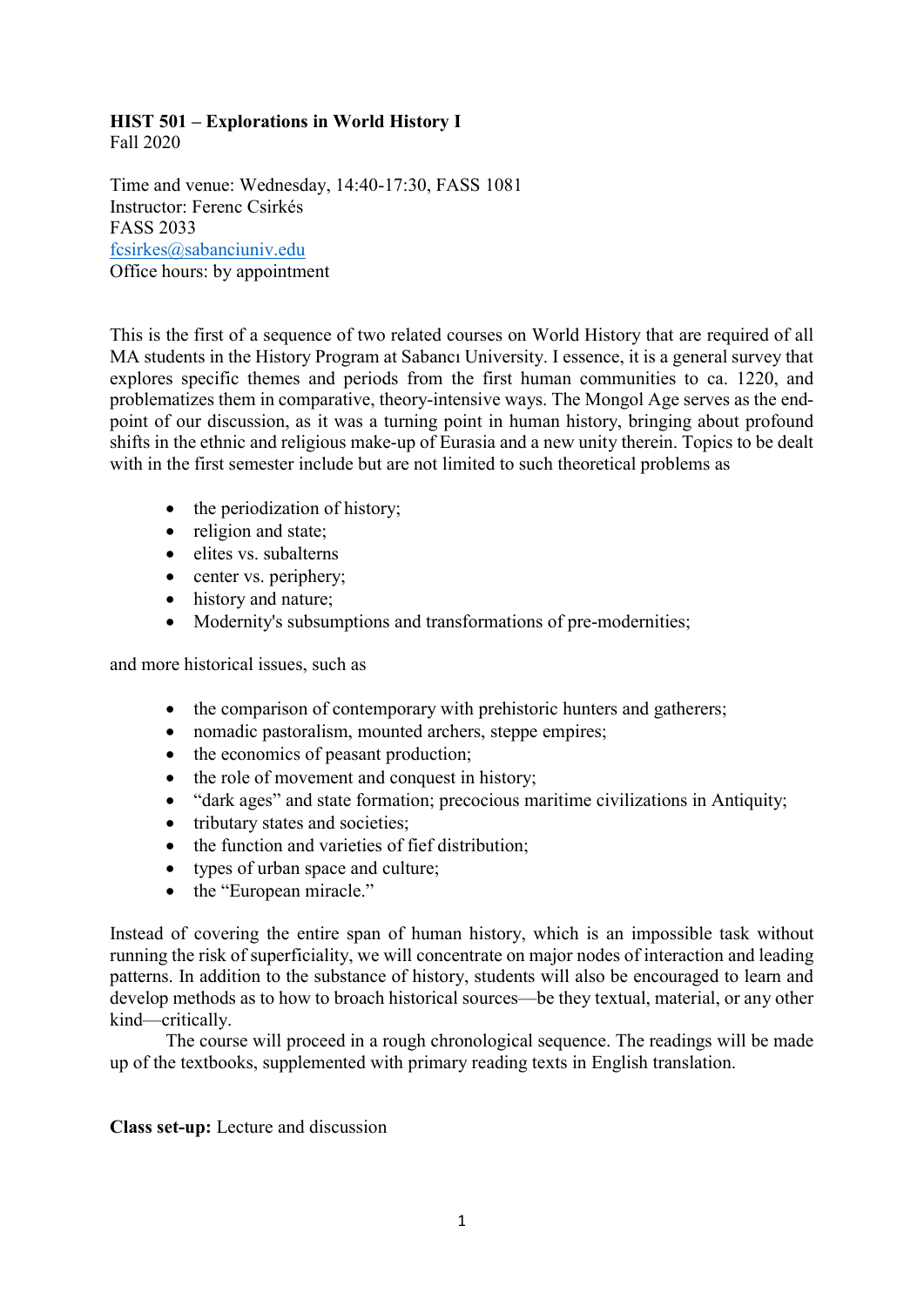Weekly Assignments: To prepare for lectures and discussions, students are expected to complete the assigned readings in advance of the class meeting where they are mentioned on the Course Schedule. To facilitate the students' engagement with the reading assignments, they are required to reflect on them on the Class Discussion Forum by 24:00 a.m. Tuesday, i.e. the day prior to the class at the latest. In their written comments on SuCourse+, they can also ask questions about the readings and bring those questions to class, where we will discuss some of them.

Evaluation: Mid-term (30%) and Final (30) examination, book review, approx. 5 pages in length (20%), weekly assignments, in which students are required to reflect on the discussion forum in SuCourse+ (20%).

The two exams are comprised of a 5-question oral entry and a take-home essay assignment, in which students have to demonstrate how well they have understood the basic historical processes and the larger framework outlined during the course.

### Key dates:

Week 5: submission of book review (Crone, Pre-Industrial Societies)

Every Tuesday 24:00: last time to contribute to the discussion about the weekly reading assignment on the SuCourse+ chat board.

Week 7: Midterm

Exam week in January: final exam (specific date to be announced later)

Reading assignments: There are reading assignments from both primary and secondary sources. I suggest you print out the primary reading. It is much more difficult to make notes into it, underline, etc. on the computer screen, except for certain models of tablet developed specifically for that purpose. Primary sources are just as essential a part of the course material as secondary readings from the text books as well as lecture notes and presentations.

Attendance: This is a difficult course. There are many names and concepts to remember. Classes are intended to help you contextualize and structure these data, making preparation for the exams easier. Therefore, regular attendance is essential for good performance. No absence is tolerated without a documented medical problem or other well-founded and documented reason.

Device policy: Please do not use your electronic devices, mobile phones, laptops, etc. in class other than taking notes or, unless you print out the readings, for consulting course materials. Not only is it disrespectful with the instructor to, for example, check your Facebook or Instagram while he or she is lecturing, but you are also doing yourselves a disservice, since the exams will be based on what we talk about in class.

N.B. This syllabus is subject to change! Students are responsible to follow announcements in class, on SuCourse+ and via email for any adjustments to the readings or course schedule. Indeed, the reading list below will be complemented with further short excerpts from primary sources as the course progresses.

# Textbooks:

Clive Ponting, World History: A New Perspective (London: Chatto & Windus, 2000). Patricia Crone, Pre-Industrial Societies: Anatomy of the Premodern World (London: Oneworld, 2000).